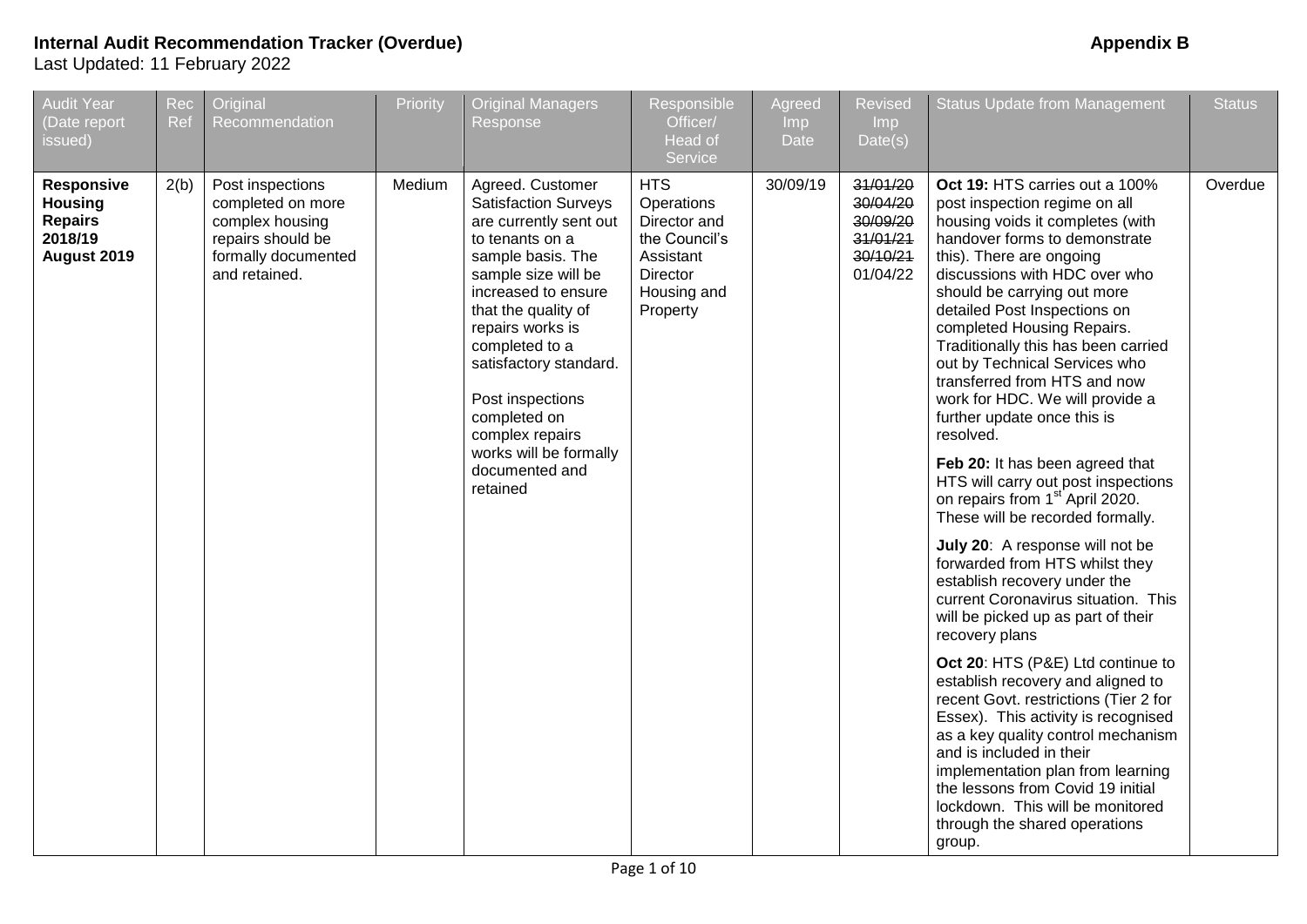| Audit Year<br>(Date report<br>issued)                                           | Rec<br>Ref | Original<br>Recommendation                                                                                                                                                                                          | Priority | <b>Original Managers</b><br>Response                                                                                                                                                              | Responsible<br>Officer/<br>Head of<br>Service         | Agreed<br><b>Imp</b><br><b>Date</b> | <b>Revised</b><br><b>Imp</b><br>Date(s) | <b>Status Update from Management</b>                                                                                                                                                                                                                                                                                                                                                                                                                                                                                                                                          | <b>Status</b> |
|---------------------------------------------------------------------------------|------------|---------------------------------------------------------------------------------------------------------------------------------------------------------------------------------------------------------------------|----------|---------------------------------------------------------------------------------------------------------------------------------------------------------------------------------------------------|-------------------------------------------------------|-------------------------------------|-----------------------------------------|-------------------------------------------------------------------------------------------------------------------------------------------------------------------------------------------------------------------------------------------------------------------------------------------------------------------------------------------------------------------------------------------------------------------------------------------------------------------------------------------------------------------------------------------------------------------------------|---------------|
|                                                                                 |            |                                                                                                                                                                                                                     |          |                                                                                                                                                                                                   |                                                       |                                     |                                         | May 21: HTS (P&E) Ltd continue to<br>establish recovery aligned to recent<br>Govt. restrictions. A phased<br>approach to internal inspections<br>has recommenced and will be<br>included in the HTS (P&E) repairs<br>recovery plans which is expected<br>to be published in June 2021.<br>Oct 21: HTS continue to deal with<br>the backlog of works and the issue<br>of post inspection of works is now<br>discussed at the Joint Operations<br>meetings with HTS Directors<br>Feb 22: As response Oct21. HTS<br>confirmed in a meeting held on<br>31/01/22 that they will be |               |
|                                                                                 |            |                                                                                                                                                                                                                     |          |                                                                                                                                                                                                   |                                                       |                                     |                                         | recommencing Post inspections<br>from the beginning of April 2022.                                                                                                                                                                                                                                                                                                                                                                                                                                                                                                            |               |
| <b>Harlow</b><br><b>Playhouse</b><br>overspends<br>2018/19<br><b>March 2020</b> | 1          | Produce a report to<br><b>SMB and Councillors</b><br>to consider the<br>direction of travel for<br>the playhouse. To<br>include consideration<br>of the importance of<br>the relationship with<br>the Arts Council. | Medium   | <b>Business Plan has</b><br>been produced and<br>the process of getting<br>the plan adopted has<br>been included in the<br>/corporate plan as an<br>objective of the<br>coming municipal<br>year. | Director of<br>Governance<br>and Corporate<br>Support | 31/12/20                            | 31/03/22<br>30/09/22                    | Feb 21: As a result of Covid-19,<br>the 2020/21 milestones have<br>moved to 2021/22 in line with the<br>revised Governance business plan.<br>May 21: The Playhouse budget<br>outturn will not be overspent for<br>20/21. As a result of Covid-19 the<br>Playhouse has been shut most of<br>the last year. Funding of £500k has<br>been secured from the Arts Council<br>as part of the Covid-19 culture<br>recovery fund. The business plan<br>has been delayed and is included<br>in the Governance Service plan for<br>21/22.<br>Oct 21: All reports from external          | Overdue       |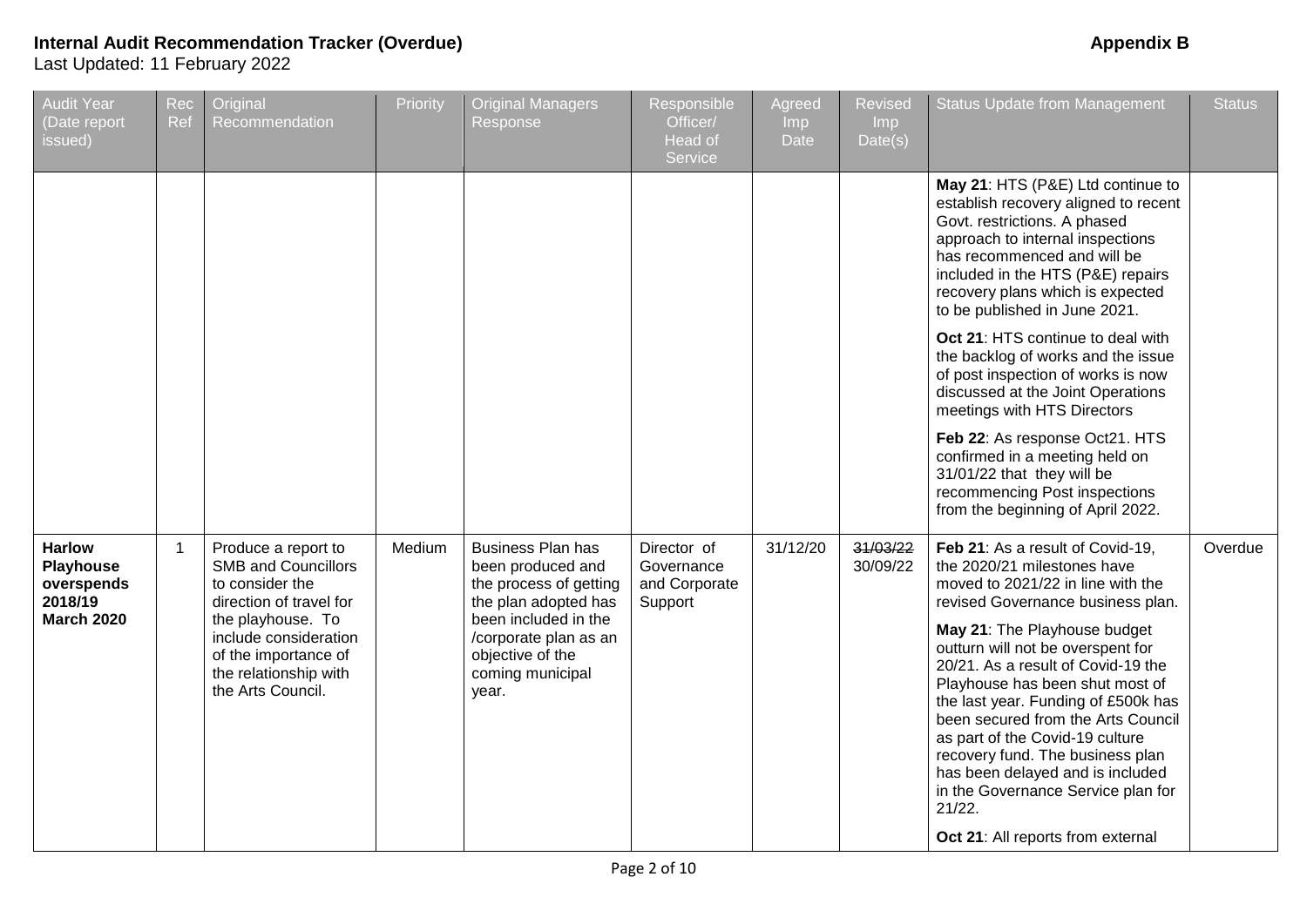| Audit Year<br>(Date report<br>issued)                              | Rec<br>Ref | Original<br>Recommendation                                                                                                                                                                                           | Priority | <b>Original Managers</b><br>Response                                                                                                                      | Responsible<br>Officer/<br>Head of<br>Service                               | Agreed<br>Imp<br>Date | <b>Revised</b><br><b>Imp</b><br>Date(s) | <b>Status Update from Management</b>                                                                                                                                                                                                                                                                                                                             | <b>Status</b> |
|--------------------------------------------------------------------|------------|----------------------------------------------------------------------------------------------------------------------------------------------------------------------------------------------------------------------|----------|-----------------------------------------------------------------------------------------------------------------------------------------------------------|-----------------------------------------------------------------------------|-----------------------|-----------------------------------------|------------------------------------------------------------------------------------------------------------------------------------------------------------------------------------------------------------------------------------------------------------------------------------------------------------------------------------------------------------------|---------------|
|                                                                    |            |                                                                                                                                                                                                                      |          |                                                                                                                                                           |                                                                             |                       |                                         | consultants have now been<br>submitted, a review with Legal<br>Services will take place at the end<br>of October ready for draft to SMB<br>by end of November.                                                                                                                                                                                                   |               |
|                                                                    |            |                                                                                                                                                                                                                      |          |                                                                                                                                                           |                                                                             |                       |                                         | Feb 22: A draft options appraisal<br>has now been prepared and is<br>being reviewed by the new Director<br>and Assistant Director (in post from<br>January 2022). This is currently<br>being reviewed and refined. To<br>review again in July 2022.                                                                                                              |               |
| <b>Business</b><br><b>Continuity</b><br>2019/20<br><b>May 2020</b> | 3          | The recovery detail,<br>both in the corporate<br>plan and in the<br>service area plans<br>define the IT systems<br>individually and<br>specifically and a<br>prioritised list for<br>recovery for them<br>developed. | Medium   | Changes will be<br>made as part of<br>review process of the<br>COVID 19 BC<br>scenario and<br>applications of plans<br>and processes during<br>this time. | Assistant<br>Director<br>Corporate<br>Services and<br>Senior ICT<br>Manager | 31/03/21              | 31/03/22<br>31/07/22                    | May 21: Team level Covid specific<br>BC Plans were carried out in<br>September 2020 and have been<br>reviewed in March 2021; IT<br>systems have been considered as<br>part of these. Once plans for future<br>ways of working are finalised new<br>BC assessments will need to be<br>carried out accordingly and this<br>recommendation will be<br>incorporated. | Overdue       |
|                                                                    |            |                                                                                                                                                                                                                      |          |                                                                                                                                                           |                                                                             |                       |                                         | Oct 21: Work is underway on<br>Future Ways of Working<br>assessment and corporate<br>structure review and new BC<br>assessments will follow this; in the<br>absence of specifically listed and<br>prioritised systems these will be<br>recovered in order or service<br>delivery priorities as per the<br>corporate BC plan.                                     |               |
|                                                                    |            |                                                                                                                                                                                                                      |          |                                                                                                                                                           |                                                                             |                       |                                         | Feb 22: Senior management<br>review is now complete and                                                                                                                                                                                                                                                                                                          |               |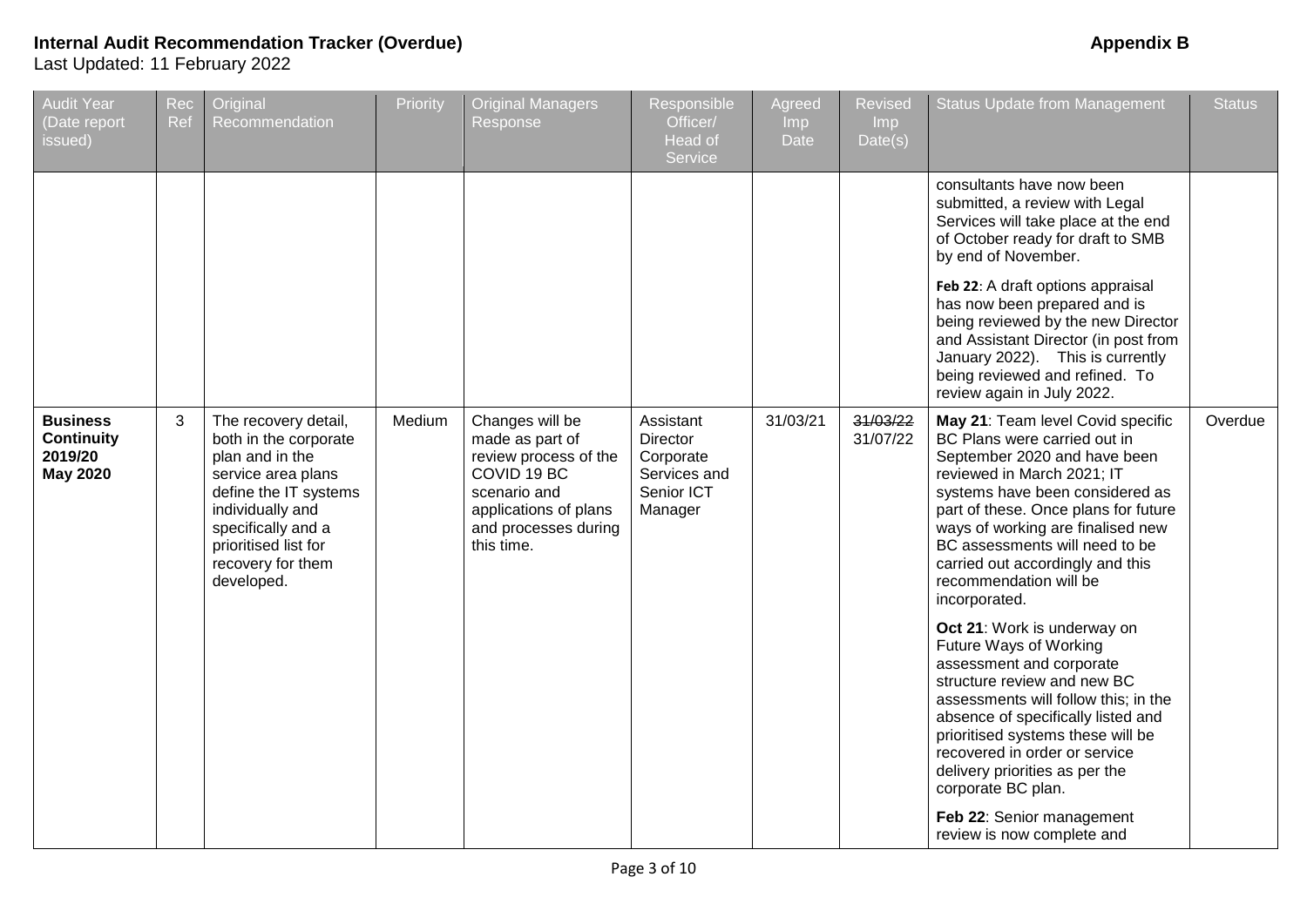| <b>Audit Year</b><br>(Date report<br>issued)                                  | Rec<br>Ref | Original<br>Recommendation                                                                                                                                                                                                                 | Priority | <b>Original Managers</b><br>Response                                                                                                                                                                           | Responsible<br>Officer/<br><b>Head of</b><br>Service                                         | Agreed<br>lmp.<br>Date | <b>Revised</b><br><b>Imp</b><br>Date(s) | <b>Status Update from Management</b>                                                                                                                                                                                                                                                                                                                                                                                                                                                | <b>Status</b> |
|-------------------------------------------------------------------------------|------------|--------------------------------------------------------------------------------------------------------------------------------------------------------------------------------------------------------------------------------------------|----------|----------------------------------------------------------------------------------------------------------------------------------------------------------------------------------------------------------------|----------------------------------------------------------------------------------------------|------------------------|-----------------------------------------|-------------------------------------------------------------------------------------------------------------------------------------------------------------------------------------------------------------------------------------------------------------------------------------------------------------------------------------------------------------------------------------------------------------------------------------------------------------------------------------|---------------|
|                                                                               |            |                                                                                                                                                                                                                                            |          |                                                                                                                                                                                                                |                                                                                              |                        |                                         | changes took effect as of 1<br>January 2022. The corporate BC<br>Plan will be updated to reflect this<br>and will include individual system<br>priority; in the absence of<br>specifically listed and prioritised<br>systems these will be recovered in<br>order of service delivery priorities<br>as per the corporate BC plan.                                                                                                                                                    |               |
| <b>Business</b><br><b>Continuity</b><br>2019/20<br><b>May 2020</b>            | 5          | Training for key staff<br>and plan holders<br>should be undertaken.<br>This includes more<br>desk-top training, but<br>also full scenario<br>training.                                                                                     | Medium   | Training will be most<br>useful if it occurs<br>after completion of<br><b>Good Practice Action</b><br>below                                                                                                    | Assistant<br>Director<br>Corporate<br>Services                                               | 31/07/21               | 31/03/22<br>31/07/22                    | Oct 21: An Essex Resilience<br>Forum Working Group has been<br>set up to service Business<br>Continuity across Membership of<br>the Forum and will look to provide<br>training required.<br>Feb 22: The Essex resilience<br>Forum Working group for Business<br>Continuity will provide training and<br>testing programme across Essex to<br>ensure all authorities working at<br>same level; which goes over and<br>above the original recommendation<br>for local level training. | Overdue       |
| Corporate<br><b>Health and</b><br><b>Safety</b><br>2019/20<br><b>May 2020</b> | 2          | A common and<br>consistent H&S<br>Training Matrix be<br>adopted and used<br>across the Council.<br><b>Human Resources</b><br>should be consulted<br>as part of the process<br>to ensure a consistent<br>approach.<br>Responsibility should | Medium   | A training matrix will<br>be incorporated into<br>the forthcoming<br>health and safety<br>management system.<br>A proposal will be<br>made to SMB<br>regarding oversight of<br>return of completed<br>matrices | Assistant<br>Director<br>Environment<br>and Director of<br>Communities<br>and<br>Environment | 30/09/21               | 30/06/22                                | Oct 21: Development with HTS of<br>a comprehensive Health and<br>Safety management system has<br>been paused throughout the<br>COVID-19 emergency as corporate<br>Health and safety resources have<br>been Substantially diverted to<br>responding to continually changing<br>COVID-19 risks. It is proposed to<br>re-examine the viability of this work<br>as the impact of the COVID-19<br>emergency fully abates                                                                 | Overdue       |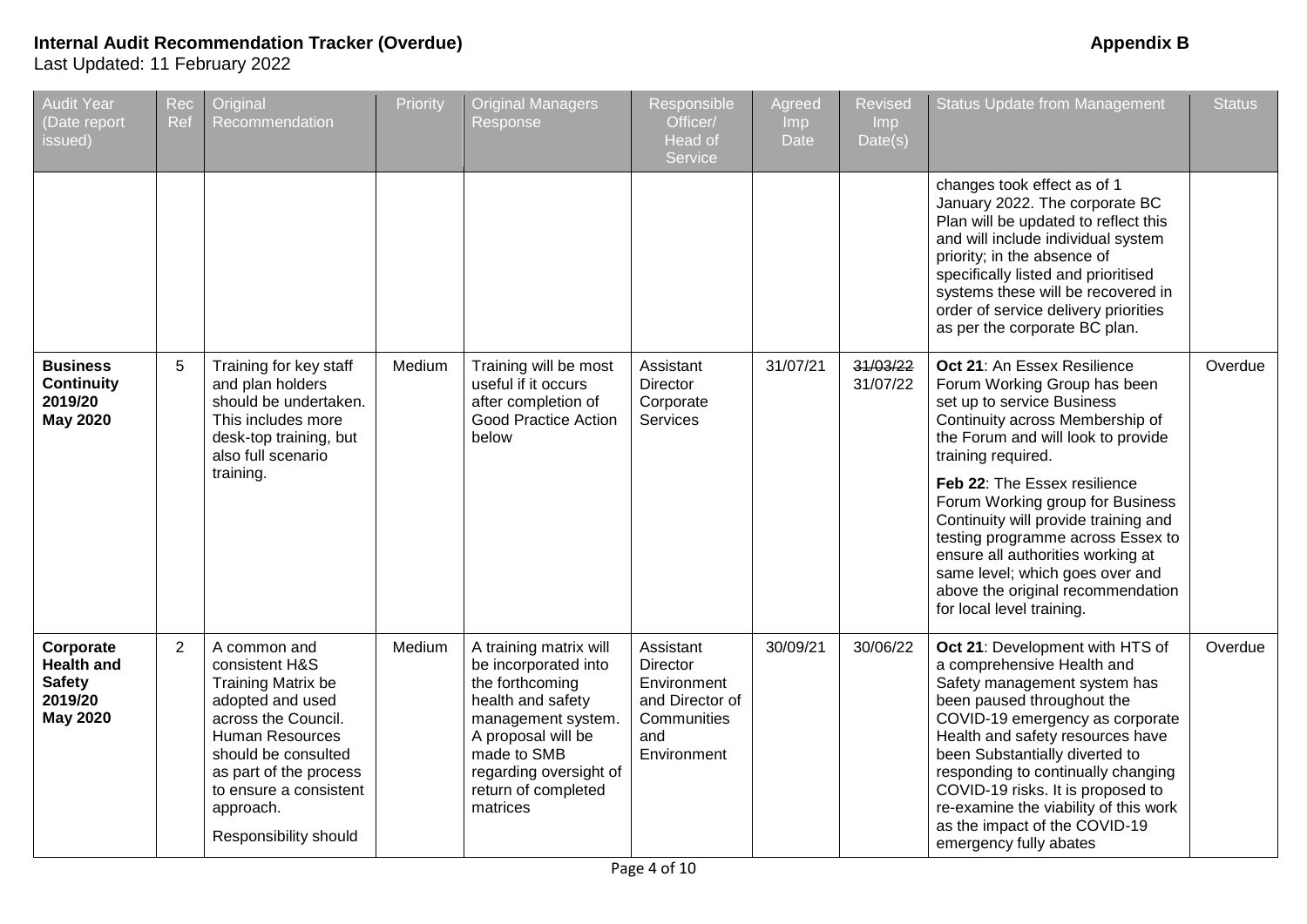| <b>Audit Year</b><br>Date report<br>issued)                                          | Rec<br>Ref  | Original<br>Recommendation                                                                                                                                                                                                                 | Priority | <b>Original Managers</b><br>Response                                                                                                                                                                                                                                                              | Responsible<br>Officer/<br>Head of<br>Service                                                 | Agreed<br>Imp<br>Date              | <b>Revised</b><br>Imp<br>Date(s) | <b>Status Update from Management</b>                                                                                                                                                                                                                                                                                                                                                                                                                                                                                                                                                                                                                                                                                                                                                                 | <b>Status</b> |
|--------------------------------------------------------------------------------------|-------------|--------------------------------------------------------------------------------------------------------------------------------------------------------------------------------------------------------------------------------------------|----------|---------------------------------------------------------------------------------------------------------------------------------------------------------------------------------------------------------------------------------------------------------------------------------------------------|-----------------------------------------------------------------------------------------------|------------------------------------|----------------------------------|------------------------------------------------------------------------------------------------------------------------------------------------------------------------------------------------------------------------------------------------------------------------------------------------------------------------------------------------------------------------------------------------------------------------------------------------------------------------------------------------------------------------------------------------------------------------------------------------------------------------------------------------------------------------------------------------------------------------------------------------------------------------------------------------------|---------------|
|                                                                                      |             | be given to Heads of<br>Service to ensure<br>their completed<br>training matrices are<br>submitted to the<br>Council's Health and<br>Safety Officer on a<br>quarterly basis for<br>review and ensure<br>compliance.                        |          |                                                                                                                                                                                                                                                                                                   |                                                                                               |                                    |                                  | Feb 22: The amount of additional<br>work from Covid 19 appears to be<br>abating. This will give the Health<br>and Safety Team the opportunity to<br>focus on completing the<br>recommendation by the revised<br>implementation date.                                                                                                                                                                                                                                                                                                                                                                                                                                                                                                                                                                 |               |
| <b>Harlow</b><br><b>Gilston</b><br><b>Garden Town</b><br>2019/20<br><b>July 2020</b> | $\mathbf 1$ | To clarify the<br>accountability and<br>extent of any liability<br>of each partner in the<br>HGGT a signed<br>overarching<br>agreement between<br>the councils should be<br>prepared.<br>This will include a<br>data sharing<br>agreement. | Medium   | (1) Work is now well<br>underway on the next<br>steps to establish<br><b>Combined Delivery</b><br>Service following<br>Board decision on 10<br>Feb 2020.<br>(2) Legal work is<br>underway to clarify<br>arrangements and<br>delegations for the<br>CDS. Link to HIG<br>delivery and<br>governance | <b>HGGT Director</b><br><b>HGGT Project</b><br>Manager<br><b>HGGT</b><br>Programme<br>Manager | (1)<br>31/03/21<br>(2)<br>30/09/21 | 31/03/22<br>30/09/22             | (1) Political and corporate<br>agreement to proposals by 31<br>March 2021<br>Shadow structures then up and<br>running<br>(2) Formal decision making will<br>need to follow the local election<br>period - 30 September 2021<br>Feb 21: HGGT legal advisors,<br>Weightmans, have been instructed<br>to develop a data sharing protocol<br>for the HGGT. The most<br>appropriate agreement is currently<br>being evaluated.<br>Oct 21: An HGGT Governance<br>Review Task and Finish Group has<br>been established. A series of<br>meetings with HGGT Partner<br>Leaders and Chief Executives, and<br>the Task & Finish Group have been<br>set up to take forward the<br>formalisation of governance<br>arrangements for HGGT.<br>The Task and Finish Group agreed<br>for further work to be undertaken | Overdue       |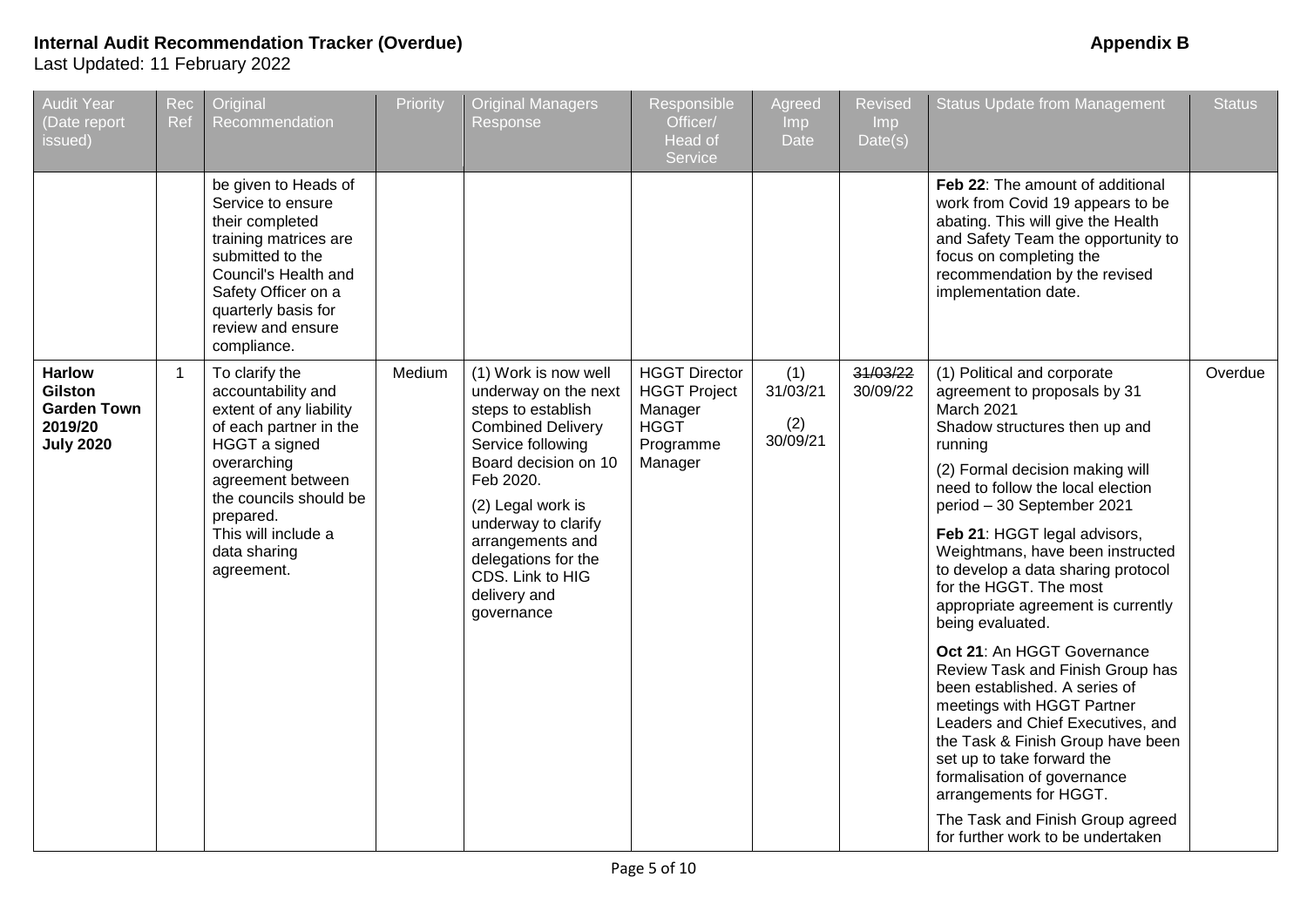| <b>Audit Year</b><br>(Date report<br>issued)                                                         | Rec<br>Ref     | Original<br>Recommendation                                                                                                                                                                                                                                                         | Priority | <b>Original Managers</b><br>Response | Responsible<br>Officer/<br>Head of<br>Service                                                                                      | Agreed<br>Imp<br><b>Date</b> | Revised<br>Imp<br>Date(s) | <b>Status Update from Management</b>                                                                                                                                                                                                                                                                                                                                                                                                                                                                                                                                              | <b>Status</b> |
|------------------------------------------------------------------------------------------------------|----------------|------------------------------------------------------------------------------------------------------------------------------------------------------------------------------------------------------------------------------------------------------------------------------------|----------|--------------------------------------|------------------------------------------------------------------------------------------------------------------------------------|------------------------------|---------------------------|-----------------------------------------------------------------------------------------------------------------------------------------------------------------------------------------------------------------------------------------------------------------------------------------------------------------------------------------------------------------------------------------------------------------------------------------------------------------------------------------------------------------------------------------------------------------------------------|---------------|
|                                                                                                      |                |                                                                                                                                                                                                                                                                                    |          |                                      |                                                                                                                                    |                              |                           | towards the establishment of a<br>Joint Committee. The Leaders of<br>the HGGT Partner Councils are<br>keen for this work to take place at<br>pace and are seeking to have<br>formalised arrangements in place<br>by March 2022.<br>Feb 22: Work is ongoing but given<br>the scale and complexity, the<br>timescales have been pushed back<br>and now looking for formal<br>approval of the new governance<br>arrangements in the summer 2022<br>and operation of the new Joint<br>Committee to commence in<br>September 2022.                                                     |               |
| <b>Commercial</b><br><b>Rents 2019/20</b><br><b>September</b><br>2020<br>(Re-issued<br>October 2020) | 1 <sub>b</sub> | Create a commercial<br>property policy, which<br>covers; how rent is set<br>the types of lettings<br>operated, the content<br>of leases, renting, rent<br>free periods, rent<br>deposits,<br>maintenance, voids,<br>and collection of<br>income. (This list is<br>not exhaustive). | Medium   | Agreed                               | Property and<br><b>Facilities</b><br>Manager in<br>conjunction<br>with the<br>Assistant<br>Director of<br>Housing and<br>Property. | 31/01/21                     | 31/01/22<br>30/06/22      | Oct 21: The Property and Facilities<br>Team have been utilising a number<br>of checklists to guide the<br>processes related to:<br>• The grant of new leases;<br>• Progressing of assignment<br>requests;<br>• Managing lease surrenders and<br>expiries; and<br>• Management of vacant properties<br>An overarching policy/guidance<br>document has been drafted to<br>provide guidance for Officers and a<br>framework under which they are to<br>operate. A copy of the draft policy<br>has been given to Internal Audit<br>while waiting for Director of<br>Finance sign off. | Overdue       |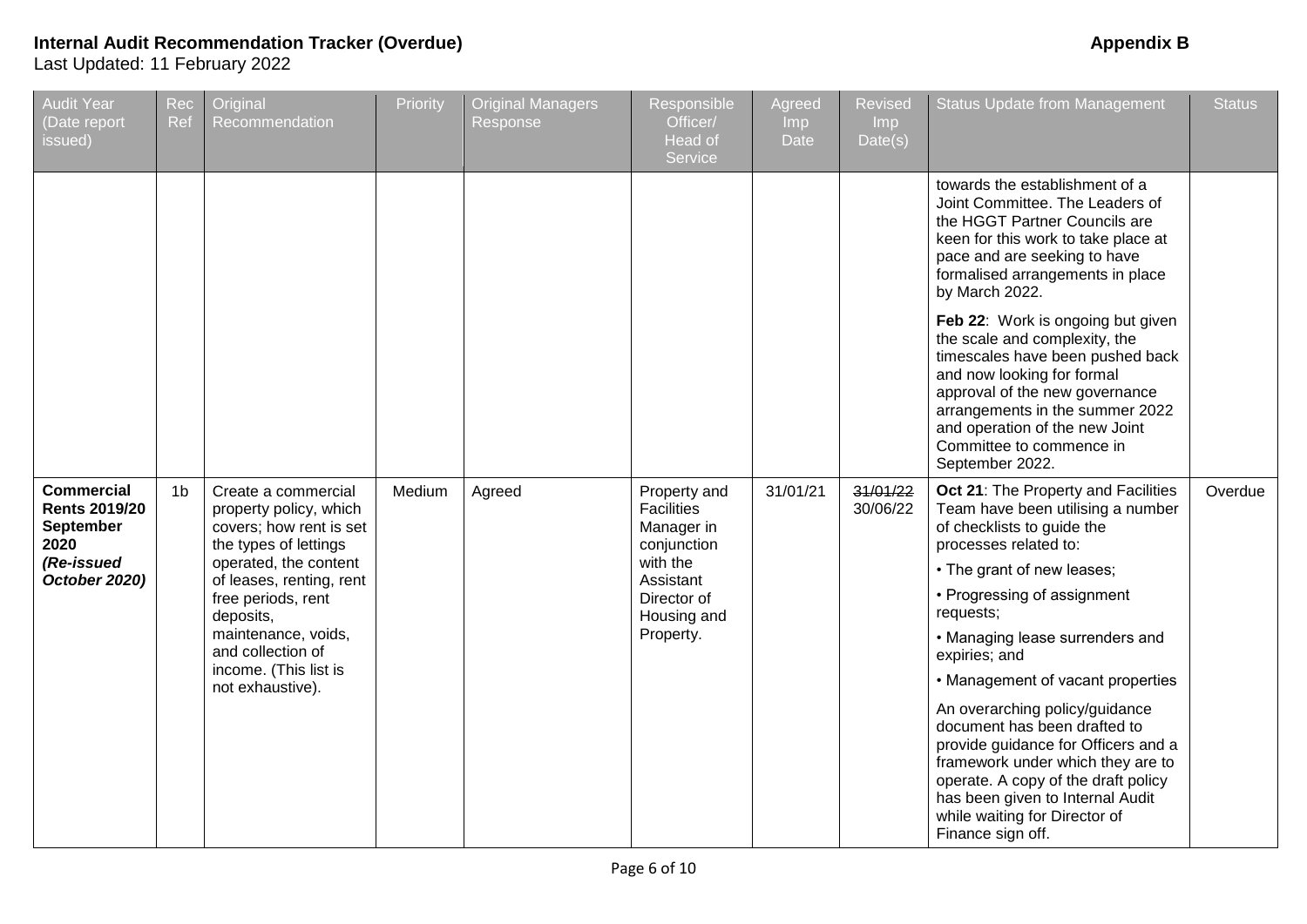| <b>Audit Year</b><br>Date report<br>issued)                                                   | Rec<br>Ref | Original<br>Recommendation                                                                                                                                                                                                                                                                                                                    | Priority | <b>Original Managers</b><br>Response                                                                                                                                                                                                                                                                                                                | Responsible<br>Officer/<br><b>Head of</b><br>Service                                                                | Agreed<br>Imp.<br><b>Date</b>                                                                           | <b>Revised</b><br><b>Imp</b><br>Date(s)                                            | <b>Status Update from Management</b>                                                                                                                                                                                                                                                                                                                                                                                                                                                                                                                        | <b>Status</b> |
|-----------------------------------------------------------------------------------------------|------------|-----------------------------------------------------------------------------------------------------------------------------------------------------------------------------------------------------------------------------------------------------------------------------------------------------------------------------------------------|----------|-----------------------------------------------------------------------------------------------------------------------------------------------------------------------------------------------------------------------------------------------------------------------------------------------------------------------------------------------------|---------------------------------------------------------------------------------------------------------------------|---------------------------------------------------------------------------------------------------------|------------------------------------------------------------------------------------|-------------------------------------------------------------------------------------------------------------------------------------------------------------------------------------------------------------------------------------------------------------------------------------------------------------------------------------------------------------------------------------------------------------------------------------------------------------------------------------------------------------------------------------------------------------|---------------|
|                                                                                               |            |                                                                                                                                                                                                                                                                                                                                               |          |                                                                                                                                                                                                                                                                                                                                                     |                                                                                                                     |                                                                                                         |                                                                                    | Feb 22: A full commercial lettings<br>policy has been prepared; Member<br>scrutiny and adoption are to be<br>progressed.                                                                                                                                                                                                                                                                                                                                                                                                                                    |               |
| <b>Commercial</b><br><b>Rents 2019/20</b><br>September<br>2020<br>(Re-issued<br>October 2020) | 6          | Review management<br>fees for all service<br>charges. Ensure they<br>are appropriate.<br>Consider any RICS<br>requirements when<br>setting management<br>fees. Finance can be<br>asked to help in<br>calculating<br>management fees.                                                                                                          | Medium   | Agreed.                                                                                                                                                                                                                                                                                                                                             | Property and<br><b>Facilities</b><br>Manager.                                                                       | 31/03/21                                                                                                | 30/06/22                                                                           | Oct 21: This is in progress. The<br>Property and Facilities Manager<br>has discussed the level of<br>management fees with the Senior<br>Services Accountant and will<br>amend those where considered<br>necessary as part of the year end<br>(31 March 2022) service charge<br>account reconciliation.<br>Feb 22 This will be completed<br>following the year-end service<br>charge account reconciliations.                                                                                                                                                | Overdue       |
| <b>Equality Act</b><br>and Impact<br><b>Assessments</b><br>2020/21<br>February 2021           | 3          | To drive equality<br>improvements and<br>ensure buy-in from<br>managers across the<br>Council, there should<br>be an 'equality<br>champion' at Senior<br>Management Board.<br>Key messages from<br>the Equality Working<br>Group (EWG) should<br>be reported to the<br><b>Third Tier Managers</b><br>meeting to be filtered<br>down to staff. | Medium   | $(a)$ Head of<br>Governance to be<br>Equality Champion'<br>at Senior<br><b>Management Board</b><br>$(SMB)$ .<br>(b) An EWG Group<br>has been<br>established.<br>(c) The Chair of EWG<br>to develop key<br>messages for the<br><b>Third Tier Managers</b><br>and their Teams.<br>(d) The EWG will be<br>expanded to include<br>participants from the | Director of<br>Governance<br>and Corporate<br>Support/<br>Corporate and<br>Democratic<br><b>Services</b><br>Manager | (a)<br>Completed<br>$\left(\theta\right)$<br>Completed<br>(c)<br>28/02/21<br>(d)<br>May 2021<br>onwards | (c)<br>31/05/21<br>31/12/21<br>30/06/22<br>(d)<br>31/05/21<br>31/12/21<br>30/06/22 | May 21: (c) This has not been<br>progressed as quickly as needed<br>due to continued work being<br>undertaken on Corona pandemic<br>and the Elections. This will now fall<br>in line with (d) and will be<br>underway by late May 2021<br>Oct 21: The EWG has meet on<br>occasions to ensure the documents<br>were agreed and ready to be<br>presented at Cabinet.<br>However the EWG has not has the<br>opportunity to meet over the<br>summer due to seasonal issues<br>which have impacted Officers<br>workloads.<br>The dates for both (c) and (d) have | Overdue       |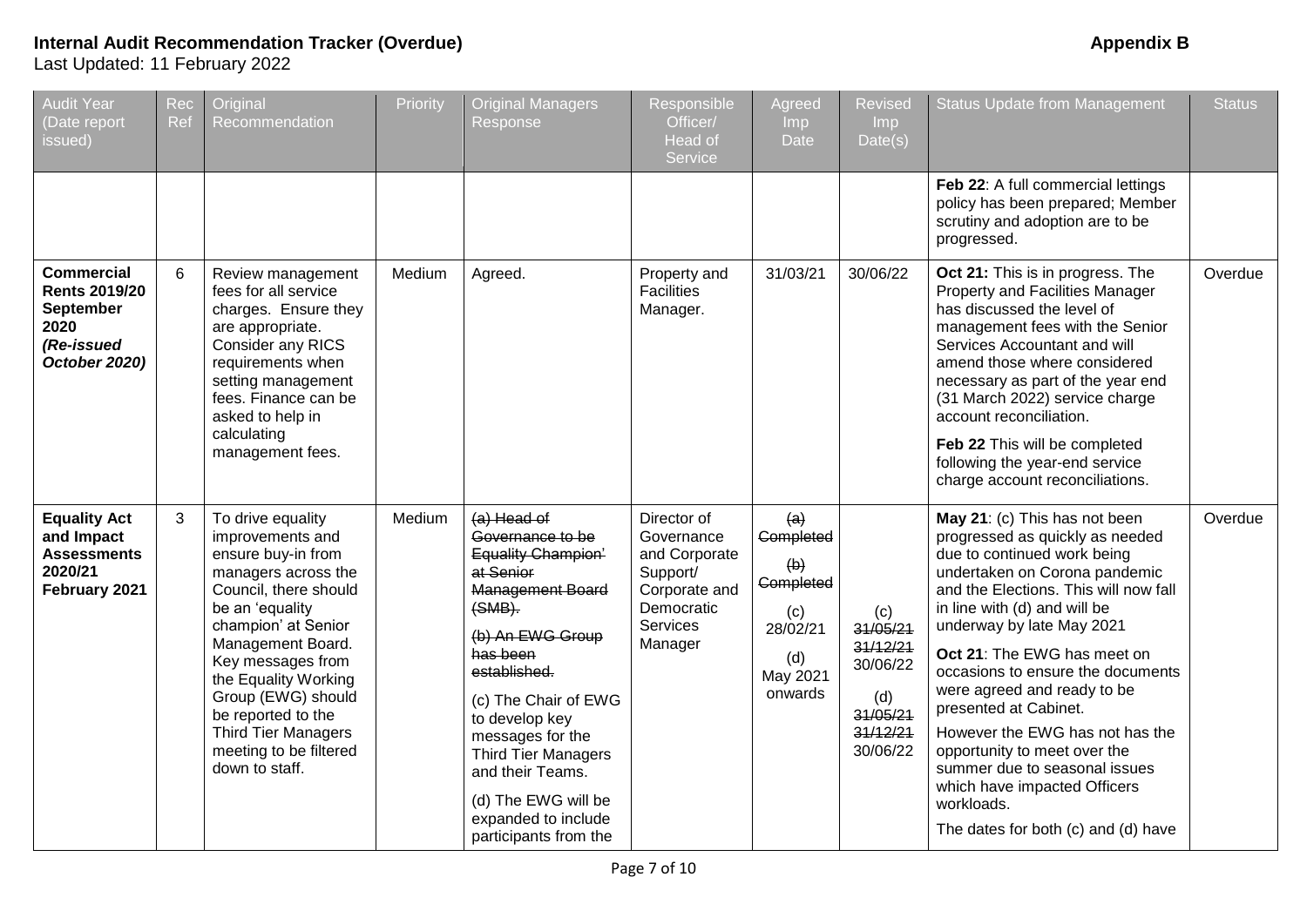| <b>Audit Year</b><br>(Date report<br>issued)                                        | Rec<br>Ref | Original<br>Recommendation                                                                                                                                                                                                                                                                          | Priority | <b>Original Managers</b><br>Response                                                                                       | Responsible<br>Officer/<br>Head of<br>Service                                                                       | Agreed<br>Imp<br><b>Date</b> | <b>Revised</b><br>Imp<br>Date(s) | <b>Status Update from Management</b>                                                                                                                                                                                                                                                                                                                                                                                                | <b>Status</b> |
|-------------------------------------------------------------------------------------|------------|-----------------------------------------------------------------------------------------------------------------------------------------------------------------------------------------------------------------------------------------------------------------------------------------------------|----------|----------------------------------------------------------------------------------------------------------------------------|---------------------------------------------------------------------------------------------------------------------|------------------------------|----------------------------------|-------------------------------------------------------------------------------------------------------------------------------------------------------------------------------------------------------------------------------------------------------------------------------------------------------------------------------------------------------------------------------------------------------------------------------------|---------------|
|                                                                                     |            |                                                                                                                                                                                                                                                                                                     |          | protected<br>characteristics to<br>work on the Action<br>Plan and build on the<br>other work required<br>to meet the PSED. |                                                                                                                     |                              |                                  | been amended to Dec 21 to reflect<br>this<br>Feb 22: Unfortunately the Service<br>Manager leading on the EWG has<br>not been able to arrange these<br>meetings. This has now been taken<br>to the Senior Management Board<br>Meeting to discuss a way forward<br>to ensure this important work is<br>carried out as soon as possible.                                                                                               |               |
| <b>Equality Act</b><br>and Impact<br><b>Assessments</b><br>2020/21<br>February 2021 | 5          | To comply with the<br><b>Public Sector Equality</b><br>Duty (PSED) the<br>Council should<br>publish annually its<br>equality objectives<br>and the progress<br>made towards<br>achieving them. This<br>could be achieved<br>through the<br>publication of an<br><b>Equalities Annual</b><br>Report. | Medium   | An interim report is<br>being compiled for<br>publication in April<br>2021.                                                | Director of<br>Governance<br>and Corporate<br>Support/<br>Corporate and<br>Democratic<br><b>Services</b><br>Manager | 30/04/21                     | 30/06/21<br>31/12/21<br>31/03/22 | May 21: This is currently being<br>developed and should be ready for<br>publication soon.<br>Oct 21: The report has been<br>compiled and is awaiting approval<br>and to be finalised by the<br>Communications Team. This will<br>be completed by Dec 21<br>Feb 22: This has been delayed due<br>to conflicting work with the<br>Communications Team and now<br>needs to be further updated. This<br>will be completed by March 2022 | Overdue       |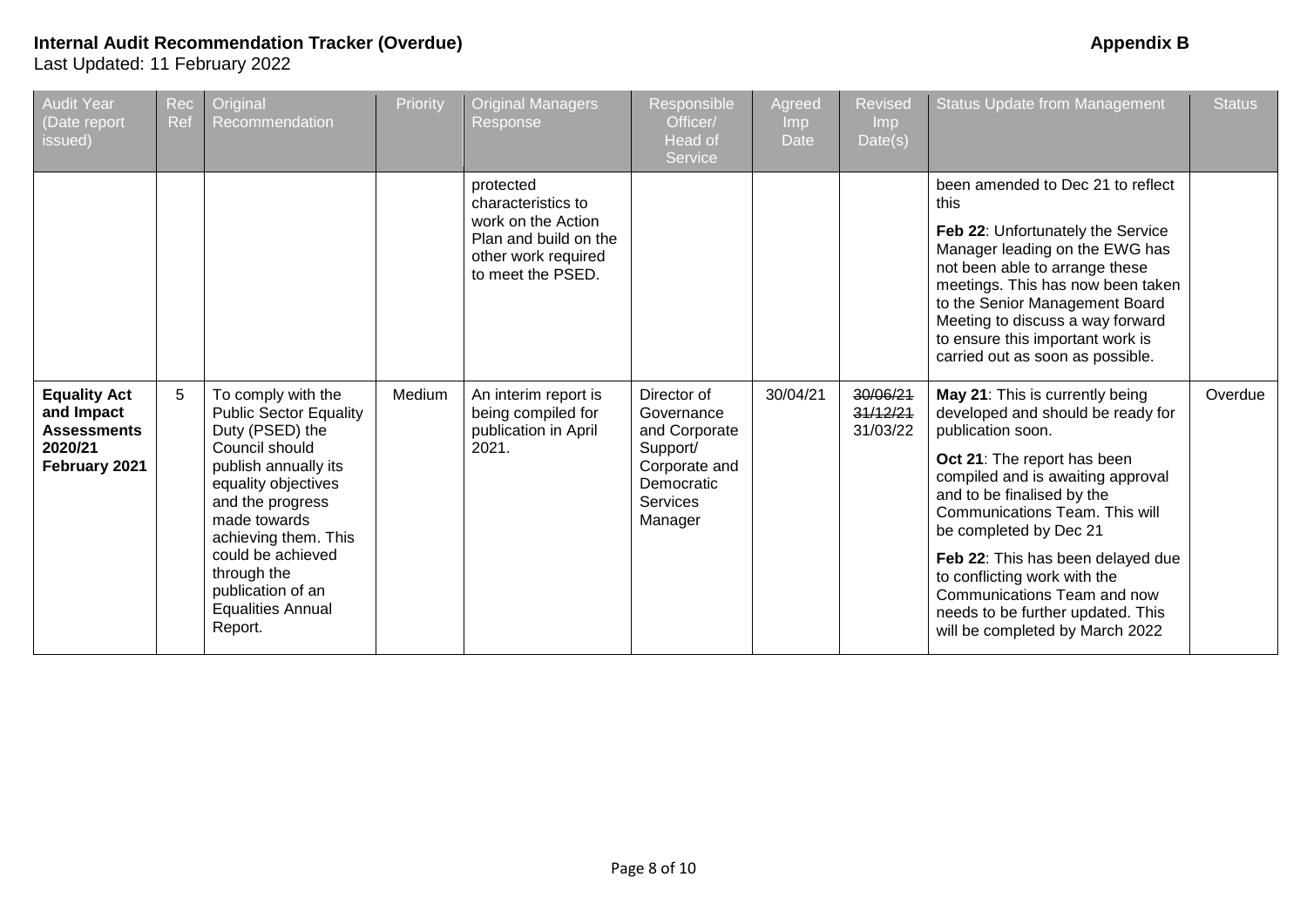| <b>Audit Year</b><br>Date report<br>issued)                                         | Rec<br>Ref     | Original<br>Recommendation                                                                                                                                                                                                                                              | Priority | <b>Original Managers</b><br>Response                                                                                                                               | Responsible<br>Officer/<br>Head of<br>Service                                                                       | Agreed<br>Imp<br><b>Date</b> | <b>Revised</b><br>I <sub>mp</sub><br>Date(s) | <b>Status Update from Management</b>                                                                                                                                            | <b>Status</b> |
|-------------------------------------------------------------------------------------|----------------|-------------------------------------------------------------------------------------------------------------------------------------------------------------------------------------------------------------------------------------------------------------------------|----------|--------------------------------------------------------------------------------------------------------------------------------------------------------------------|---------------------------------------------------------------------------------------------------------------------|------------------------------|----------------------------------------------|---------------------------------------------------------------------------------------------------------------------------------------------------------------------------------|---------------|
| <b>Equality Act</b><br>and Impact<br><b>Assessments</b><br>2020/21<br>February 2021 | 6              | The process for<br>assessing and<br>recording the<br>equalities impacts of<br>policies (using an<br><b>Equality Impact</b><br>Assessment or other<br>agreed methodology)<br>should be clearly<br>communicated as part<br>of tailored training for<br>staff and Members. | Medium   | Provide a range of<br>equality and diversity<br>training and<br>development to<br>support staff deliver<br>the Council's equality<br>and diversity<br>commitments. | Director of<br>Governance<br>and Corporate<br>Support/<br>Corporate and<br>Democratic<br><b>Services</b><br>Manager | 31/12/21                     | 30/04/22                                     | Feb 22: A suitable training<br>company is being sourced to do<br>both Equality and Diversity Training<br>and also training on filling in<br><b>Equality Impact Assessments.</b> | Overdue       |
| <b>IT Disaster</b><br><b>Recovery</b><br>2020/21<br>August 2021                     | $\overline{1}$ | The IT Disaster<br>Recovery plan should<br>be reviewed and<br>updated to accurately<br>capture the recovery<br>of all Council systems<br>including new virtual<br>or cloud-based<br>applications.                                                                       | Medium   | Accepted. ICT<br>recovery plans will be<br>reviewed and<br>updated upon<br>completion of the<br>next scheduled IT DR<br>test.                                      | Senior ICT<br>Manager                                                                                               | 31/12/21                     | 31/03/22                                     | Feb 22: The IT Disaster recovery<br>plan is being reviewed and<br>updated, for completion by the start<br>of the new financial year.                                            | Overdue       |
| <b>IT Disaster</b><br><b>Recovery</b><br>2020/21<br>August 2021                     | 2              | <b>Disaster Recovery</b><br>plans should be<br>supported by<br>comprehensive and<br>up to date technical<br>recovery procedures.                                                                                                                                        | Medium   | Accepted.                                                                                                                                                          | Senior ICT<br>Manager                                                                                               | 31/12/21                     | 31/03/22                                     | Feb 22: As above, the IT Disaster<br>recovery plan is being reviewed<br>and updated.                                                                                            | Overdue       |
| <b>IT Disaster</b><br><b>Recovery</b><br>2020/21<br>August 2021                     | 5              | All environmental<br>hardware including<br>UPS, fire suppression<br>and air conditioning<br>should be tested and<br>serviced annually and<br>records confirming<br>this held.                                                                                           | Low      | Accepted.                                                                                                                                                          | Senior ICT<br>Manager<br>Assistant<br>Director<br>Housing and<br>Property                                           | 31/12/21                     | 30/06/22                                     | Feb 22: With the restructure<br>responsibility for this has moved<br>from the Director of Finance to the<br>Assistant Director Housing and<br>Property who is looking into this | Overdue       |